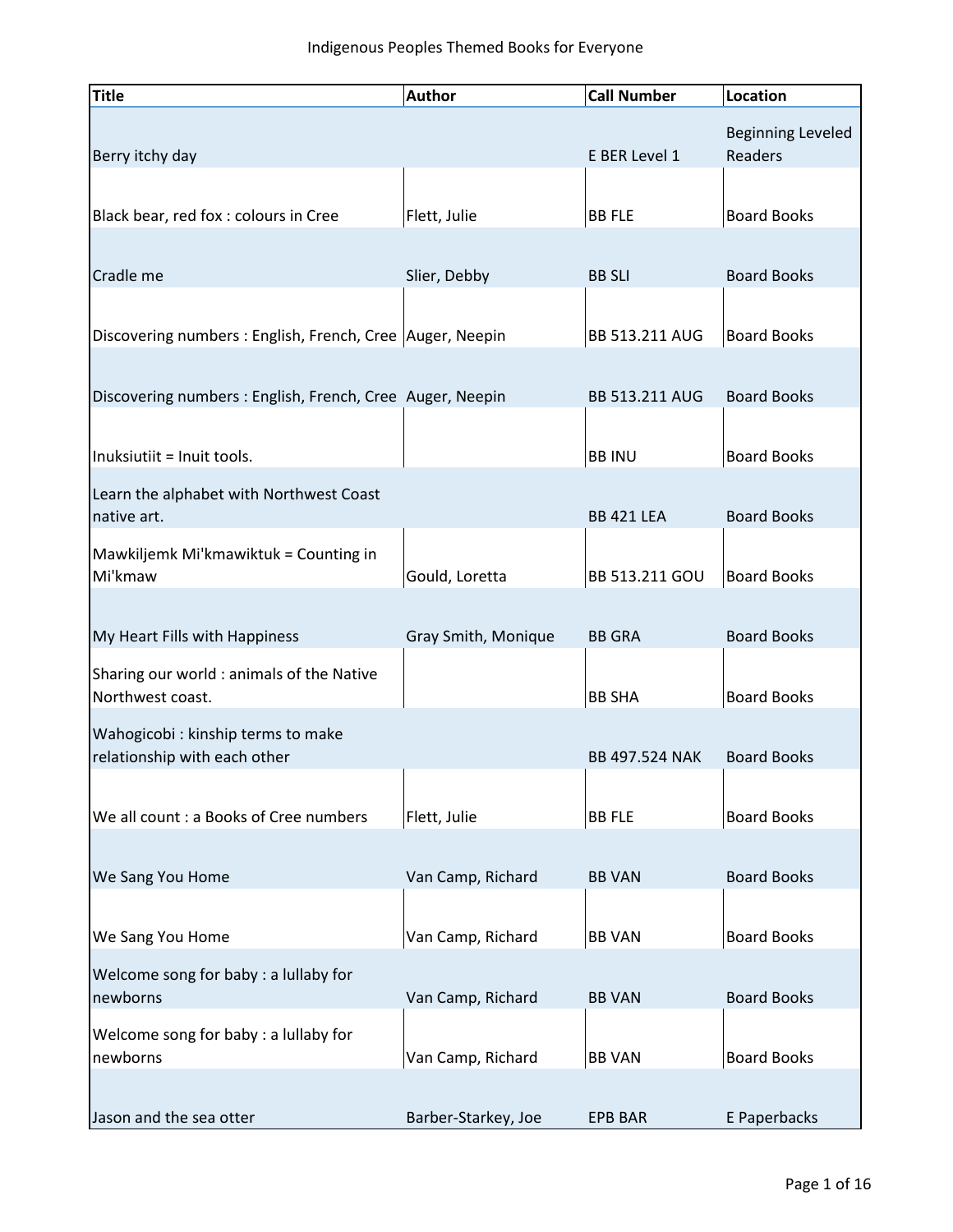| <b>Title</b>                                                  | <b>Author</b>     | <b>Call Number</b> | Location                              |
|---------------------------------------------------------------|-------------------|--------------------|---------------------------------------|
| Mwâkwa talks to the loon : a Cree story for<br>children       | Auger, Dale       | <b>EPB AUG</b>     | E Paperbacks                          |
| Mwâkwa talks to the loon : a Cree story for<br>children       | Auger, Dale       | <b>EPB AUG</b>     | E Paperbacks                          |
| Those tiny bits of beans                                      | Weier, John       | <b>EPB WEI</b>     | E Paperbacks                          |
| Where did you get your moccasins?                             | Wheeler, Bernelda | <b>EPB WHE</b>     | E Paperbacks                          |
| ל∸סי לי שיר אבר לי בחיים בי הי<br>Malaya Visit the Nurse      | Nelson, Odile     | <b>EPB NEL</b>     | E Paperbacks                          |
| Des battes de baseball pour Noël                              | Kusugak, Michael  | <b>FE KUS</b>      | <b>French Picture</b><br><b>Books</b> |
| Je ne suis pas un numéro                                      | Dupuis, Jenny Kay | FE 371.829 DUP     | <b>French Picture</b><br><b>Books</b> |
| La ceinture fléchée = The arrow sash =<br>Aienkwire atiatahna | Rivard, Sylvain   | FE 391.4 RIV       | <b>French Picture</b><br><b>Books</b> |
| La chemise a rubans = The Ribbons Shirt                       | Rivard, Sylvain   | FE 391.475 RIV     | <b>French Picture</b><br><b>Books</b> |
| La tuque = The toque = Pipun-akunishkueun Rivard, Sylvain     |                   | FE 391.43 RIV      | <b>French Picture</b><br><b>Books</b> |
| Le mocassin = The moccasin = $Ma'g'sn$                        | Rivard, Sylvain   | FE 391.4 RIV       | <b>French Picture</b><br><b>Books</b> |
| <b>Celebrating Toonik Tyme</b>                                | Sammurtok, Nadia  | <b>HOL SAM</b>     | Holiday                               |
| A Métis New Year                                              | Dorion, Leah      | E 971.00497 DOR    | Non-Fiction<br><b>Picture Books</b>   |
| A Red River cart                                              | Dorion, Leah      | E 971.00497 DOR    | Non-Fiction<br><b>Picture Books</b>   |
| Âba Wathtech Înâ Mâkoche = It is a good<br>day, Mother Earth  | Shotclose, Sheri, | E 497 SHO          | Non-Fiction<br><b>Picture Books</b>   |
| Algonquin nation                                              | Hudak, Heather C. | E 971.3 HUD        | Non-Fiction<br><b>Picture Books</b>   |
| All about orcas                                               | Hoffman, Jordan   | E 599.536 HOF      | Non-Fiction<br><b>Picture Books</b>   |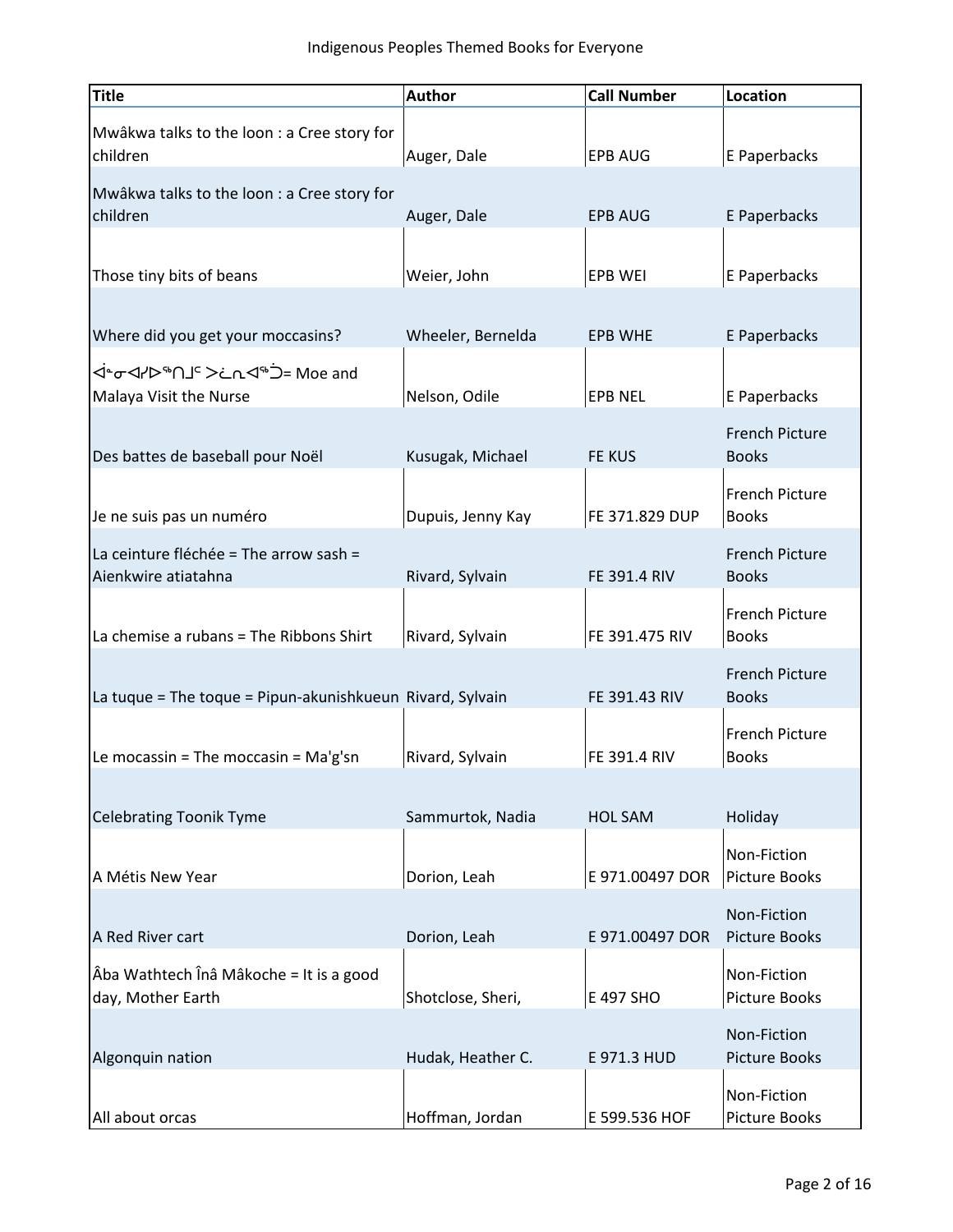| <b>Title</b>                                                                                     | <b>Author</b>         | <b>Call Number</b> | Location                            |
|--------------------------------------------------------------------------------------------------|-----------------------|--------------------|-------------------------------------|
| All about wolverines                                                                             | Hoffman, Jordan       | E 599.766 HOF      | Non-Fiction<br><b>Picture Books</b> |
| A pistotooki kii inkitsik Kaawa pomaankaa<br>= Creator and the seven animals, why are<br>we here | Many Fingers, Crystal | E 497 MAN          | Non-Fiction<br><b>Picture Books</b> |
| Bowwow powwow : bagosenjige-niimi'idim Child, Brenda J.,                                         |                       | E 497.333 CHI      | Non-Fiction<br><b>Picture Books</b> |
| Buffalo woman                                                                                    | Goble, Paul           | E 398.2 GOB        | Non-Fiction<br>Picture Books        |
| <b>Celebrations in Nunavut</b>                                                                   | Johnston, Aviaq       | E 971.95 JOH       | Non-Fiction<br><b>Picture Books</b> |
| Chester Nez and the unbreakable code : a<br>Navajo code talker's story                           | Bruchac, Joseph,      | E 940.54 BRU       | Non-Fiction<br>Picture Books        |
| Cloudwalker                                                                                      | Vickers, Roy Henry    | E 398.2 VIC        | Non-Fiction<br><b>Picture Books</b> |
| <b>Community helpers</b>                                                                         | Racette, Calvin       | <b>E 307 RAC</b>   | Non-Fiction<br>Picture Books        |
| Coyote and the laughing butterflies                                                              | Taylor, Harriet Peck. | E 398.2 TAY        | Non-Fiction<br><b>Picture Books</b> |
| Discovering animals : English, French, Cree                                                      | Auger, Neepin,        | <b>E 590 AUG</b>   | Non-Fiction<br>Picture Books        |
| Edànì nogèe dône gok'eidì = How Fox<br>saved the people                                          |                       | E 398.2089 EDA     | Non-Fiction<br><b>Picture Books</b> |
| Edànì nôgèe wegöö degèe adzà = How the<br>fox got his crossed legs                               | Football, Virginia    | E 398.2 FOO        | Non-Fiction<br><b>Picture Books</b> |
| Elders                                                                                           | Taypotat, Jackie      | E 971.23 TAY       | Non-Fiction<br><b>Picture Books</b> |
| Frog girl                                                                                        | Lewis, Paul Owen      | E 398.24 LEW       | Non-Fiction<br>Picture Books        |
| Giving thanks                                                                                    | Dorion, Leah          | E 971.00497 DOR    | Non-Fiction<br><b>Picture Books</b> |
| Go show the world : a celebration of<br>Indigenous heroes                                        | Kinew, Wab            | E 970.004 KIN      | Non-Fiction<br><b>Picture Books</b> |
| Granny and I get traditional names                                                               | Aleck, Celestine      | E 971.1004 ALE     | Non-Fiction<br>Picture Books        |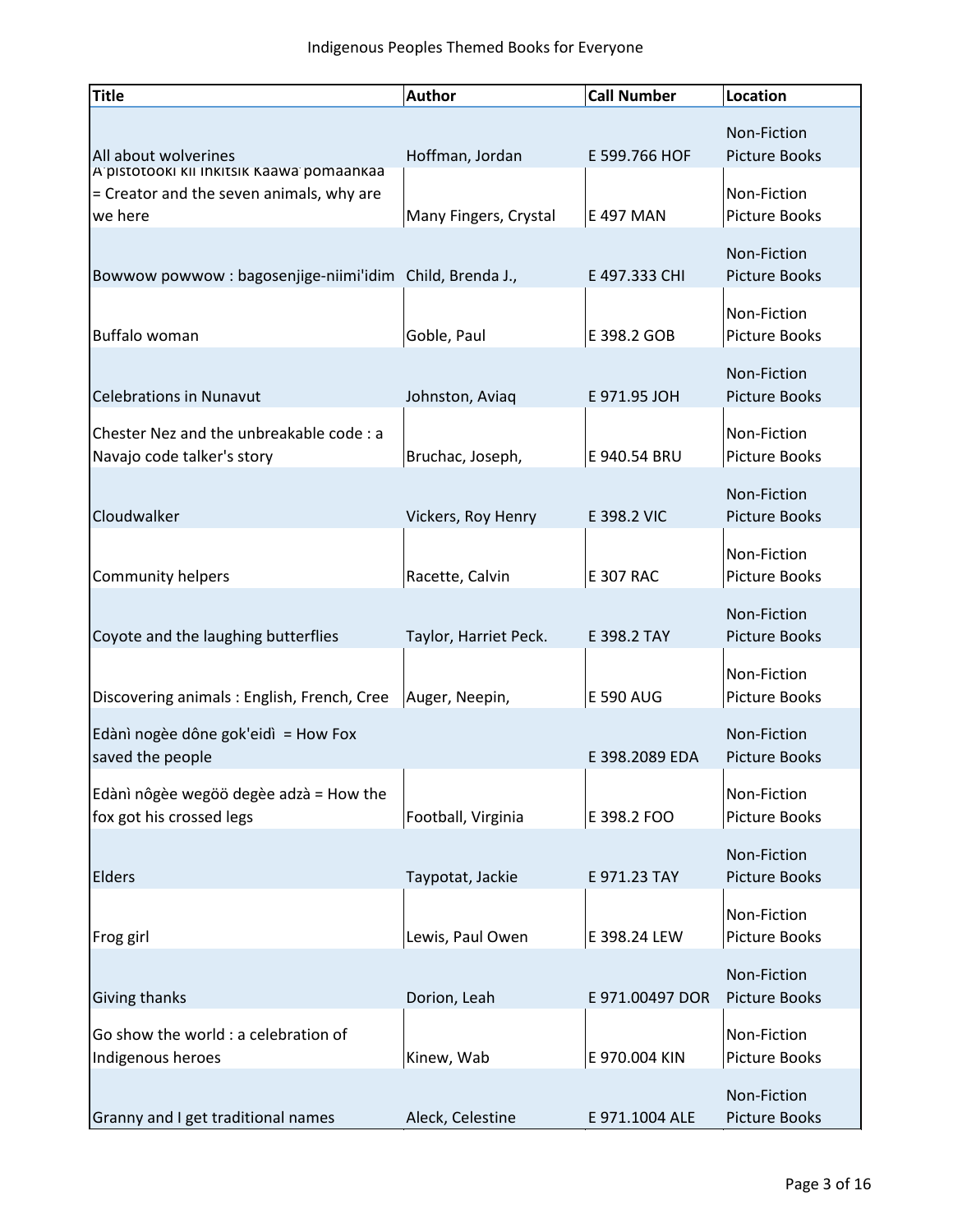| <b>Title</b>                                                                                           | <b>Author</b>                         | <b>Call Number</b> | Location                            |
|--------------------------------------------------------------------------------------------------------|---------------------------------------|--------------------|-------------------------------------|
| How Coyote stole the summer : a Native<br>American folktale                                            | Krensky, Stephen                      | E 398.208 KRE      | Non-Fiction<br><b>Picture Books</b> |
| How Raven stole the sun                                                                                | Williams, Maria                       | E 398.2 WIL        | Non-Fiction<br><b>Picture Books</b> |
| I Am Not a Number                                                                                      | Dupuis, Jenny Kay                     | E 371.829 DUP      | Non-Fiction<br><b>Picture Books</b> |
| I can bead                                                                                             | Dorion, Leah                          | E 971.00497 DOR    | Non-Fiction<br><b>Picture Books</b> |
| I lost my talk                                                                                         | Joe, Rita,                            | E 811.54 JOE       | Non-Fiction<br>Picture Books        |
| Iktomi and the boulder : a Plains Indian<br>story                                                      | Goble, Paul                           | E 398.2 GOB        | Non-Fiction<br><b>Picture Books</b> |
| I'm Finding My Talk                                                                                    | Thomas, Rebecca.                      | E 811.6 THO        | Non-Fiction<br><b>Picture Books</b> |
| Inuit games                                                                                            | Johnston, Thomas Anguit E 306.487 JOH |                    | Non-Fiction<br><b>Picture Books</b> |
| Inuit still                                                                                            | Bushey, Jeanne                        | E 372.4 BUS        | Non-Fiction<br>Picture Books        |
| Inuit tools of the Western Arctic                                                                      | Olson, Barbara,                       | E 621.908 OLS      | Non-Fiction<br><b>Picture Books</b> |
| Îyâ Sa Wiyâ Wahogu-kiybi Cha = Red<br>Mountain Woman receives a teaching                               | Fox, Tina                             | E 497 FOX          | Non-Fiction<br><b>Picture Books</b> |
| Kaugjagjuk                                                                                             | Lewis, Marion                         | E 398.2 LEW        | Non-Fiction<br><b>Picture Books</b> |
| Lii yiiboo nayaapiwak lii swer: l'alfabet di Michif<br>= Owls see clearly at night : a Michif alphabet | Flett, Julie                          | E 497.3 FLE        | Non-Fiction<br><b>Picture Books</b> |
| Lii yiiboo nayaapiwak lii swer: l'alfabet di Michif<br>= Owls see clearly at night : a Michif alphabet | Flett, Julie                          | E 497.3 FLE        | Non-Fiction<br><b>Picture Books</b> |
| Maiden of the mist : a legend of Niagara<br>Falls                                                      | Charles, Veronika<br>Martenova.       | E 398.208 CHA      | Non-Fiction<br><b>Picture Books</b> |
| Meet your family = Gikenim giniigi'igoog                                                               | Bouchard, David,                      | E 497.33 BOU       | Non-Fiction<br><b>Picture Books</b> |
| Métis people travel!                                                                                   | Dorion, Leah                          | E 971.00497 DOR    | Non-Fiction<br>Picture Books        |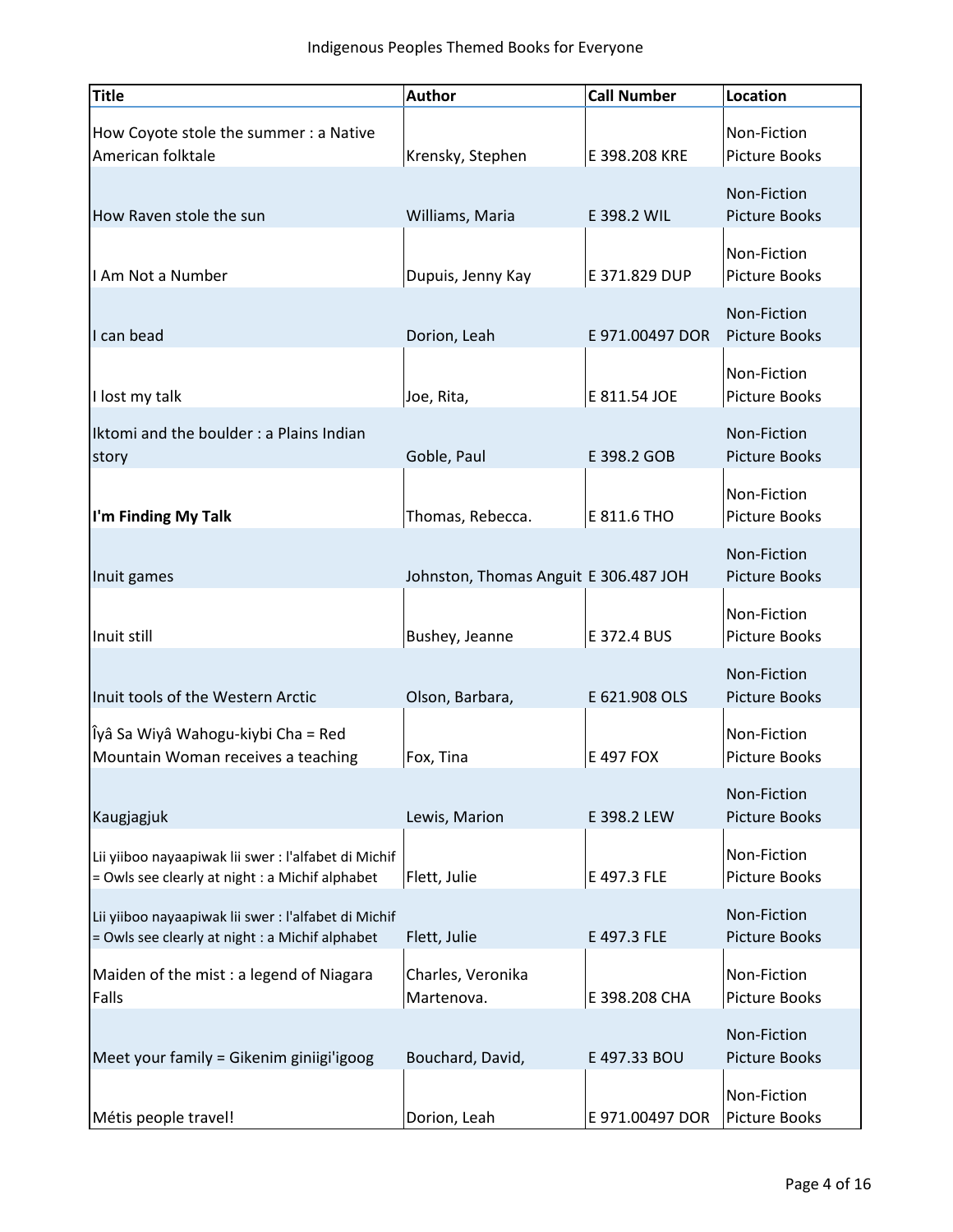| <b>Title</b>                                                                                                               | <b>Author</b>          | <b>Call Number</b> | <b>Location</b>                     |
|----------------------------------------------------------------------------------------------------------------------------|------------------------|--------------------|-------------------------------------|
| Mohawk nation                                                                                                              | Nixon, Dolores,        | E 971.40 NIX       | Non-Fiction<br><b>Picture Books</b> |
| Mom, how do you make smoked fish?                                                                                          | Aleck, Celestine       | E 971.1004 ALE     | Non-Fiction<br><b>Picture Books</b> |
| Muin aqq l'uiknek te'sijik ntuksuinu'k :<br>Mi'kmawey tepkikewey musikiskey a'tukwaqn =<br>Muin and the seven bird hunters | Marshall, Lillian,     | E 398.2 MAR        | Non-Fiction<br><b>Picture Books</b> |
| Nadudiyiga Suh Sinajuna = Morning Star's<br>family                                                                         | Starlight, DerRic,     | E 497 STA          | Non-Fiction<br>Picture Books        |
| Nakota community                                                                                                           | Fox, Trent,            | E 971.2 FOX        | Non-Fiction<br><b>Picture Books</b> |
| Napi kii Imitaa = Napi and the dogs                                                                                        | Fox, Tim               | E 497 FOX          | Non-Fiction<br><b>Picture Books</b> |
| Ne Îethka Makochî Chach = This is our<br>home                                                                              | Wesley, Trudy,         | E 497 WES          | Non-Fiction<br><b>Picture Books</b> |
| Nibi emosaawdang = the water walker                                                                                        | Robertson, Joanne,     | E 304.2 ROB        | Non-Fiction<br>Picture Books        |
| Niitsippooktsistaanitsi = My braids                                                                                        | Calf Robe, Latasha,    | E 497 CAL          | Non-Fiction<br><b>Picture Books</b> |
| Nikiwan                                                                                                                    | Apetagon, Pauline.     | E 497.323 APE      | Non-Fiction<br><b>Picture Books</b> |
| Not my girl                                                                                                                | Jordan-Fenton, Christy | E 371.829 JOR      | Non-Fiction<br><b>Picture Books</b> |
| Omahkitapiksi okakinikiiwa = Teachings<br>from our Elders                                                                  | Yellow Horn, Marlene,  | E 497 YEL          | Non-Fiction<br><b>Picture Books</b> |
| Peace dancer                                                                                                               | Vickers, Roy Henry     | E 398.209 VIC      | Non-Fiction<br><b>Picture Books</b> |
| Powwow: counting in Cree                                                                                                   | Thomas, Penny          | E 513.211 THO      | Non-Fiction<br><b>Picture Books</b> |
| Rainbow crow : a Lenape tale                                                                                               | Van Laan, Nancy        | E 398.26 VAN       | Non-Fiction<br><b>Picture Books</b> |
| Raven brings the light                                                                                                     | Vickers, Roy Henry     | E 398.2 VIC        | Non-Fiction<br><b>Picture Books</b> |
| <b>Red Bird Sings</b>                                                                                                      | Capaldi, Gina          | E 978.004 CAP      | Non-Fiction<br><b>Picture Books</b> |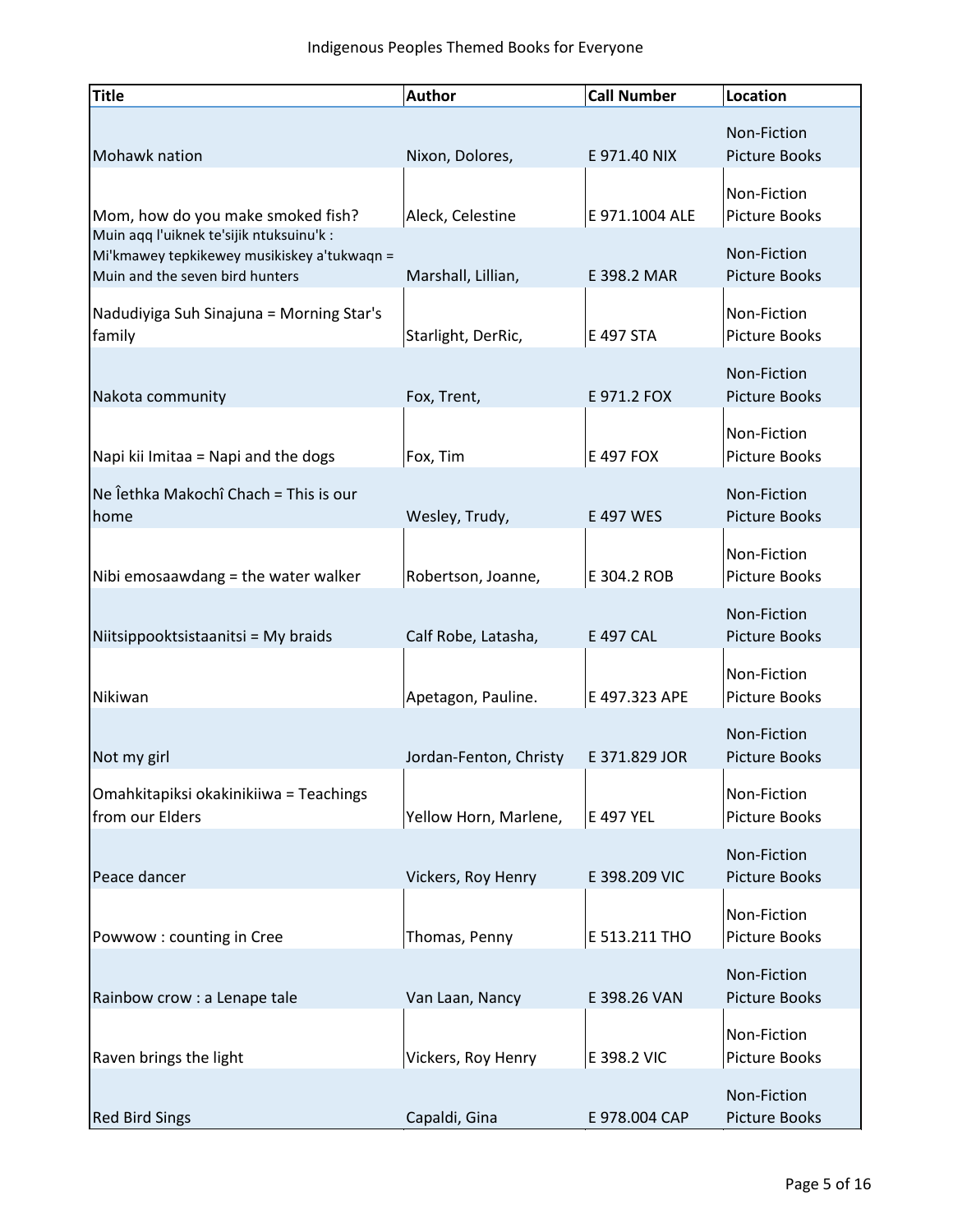| <b>Title</b>                                                                                                                                            | <b>Author</b>          | <b>Call Number</b> | <b>Location</b>                     |
|---------------------------------------------------------------------------------------------------------------------------------------------------------|------------------------|--------------------|-------------------------------------|
| Remaking the earth : a creation story from<br>the Great Plains of North America                                                                         | Goble, Paul.           | E 398.2 GOB        | Non-Fiction<br><b>Picture Books</b> |
| Ride, Gabe, ride                                                                                                                                        | Burton, Wilfred,       | E 639.11 BUR       | Non-Fiction<br><b>Picture Books</b> |
| Sharice's big voice : a native kid becomes a<br>congresswoman                                                                                           | Davids, Sharice,       | E 328.73 DAV       | Non-Fiction<br><b>Picture Books</b> |
| Siksikawa Otaawahsinnowa = where the<br><b>Blackfoot People live</b>                                                                                    | Many Guns, Payne,      | E 497 MAN          | Non-Fiction<br><b>Picture Books</b> |
| Sometimes I feel like a fox                                                                                                                             | Daniel, Danielle       | E 811.6 DAN        | Non-Fiction<br><b>Picture Books</b> |
| Stories of the Amautalik: fantastic beings<br>from Inuit myths and legends                                                                              | Christopher, Neil      | E 398.2089 CHR     | Non-Fiction<br><b>Picture Books</b> |
| The canoe he called Loo Taas                                                                                                                            | Reid-Stevens, Amanda   | E 623.829 REI      | Non-Fiction<br>Picture Books        |
| The cedar tree : the heart of our people                                                                                                                | Aleck, Celestine       | E 971.1004 ALE     | Non-Fiction<br><b>Picture Books</b> |
| The crow's tale : a Lenni Lenape Native<br>American legend                                                                                              | Howarth, Naomi         | E 398.2 HOW        | Non-Fiction<br>Picture Books        |
| The diamond willow walking stick : a traditional<br>Métis story about generosity = Li kaan di sool :<br>aen nistwayr di Michif li taan kayaash taanishi | Dorion, Leah,          | E 398.2 DOR        | Non-Fiction<br><b>Picture Books</b> |
| The first mosquito                                                                                                                                      | Simpson, Caroll        | E 398.2 SIM        | Non-Fiction<br><b>Picture Books</b> |
| The giant bear : an Inuit folktale                                                                                                                      | Angutinngurniq, Jose   | E 398.24 ANG       | Non-Fiction<br><b>Picture Books</b> |
| The great blanket of moss                                                                                                                               | Aleck, Celestine       | E 971.1004 ALE     | Non-Fiction<br>Picture Books        |
| The great trade                                                                                                                                         | Aleck, Celestine       | E 971.1004 ALE     | Non-Fiction<br><b>Picture Books</b> |
| The legend of lightning & thunder                                                                                                                       | Ikuutaq Rumbolt, Paula | E 398.2089 IKU     | Non-Fiction<br>Picture Books        |
| The legend of lightning & thunder                                                                                                                       | Ikuutaq Rumbolt, Paula | E 398.2089 IKU     | Non-Fiction<br><b>Picture Books</b> |
| The legend of the buffalo stone                                                                                                                         | Sprung, Dawn           | E 398.208 SPR      | Non-Fiction<br>Picture Books        |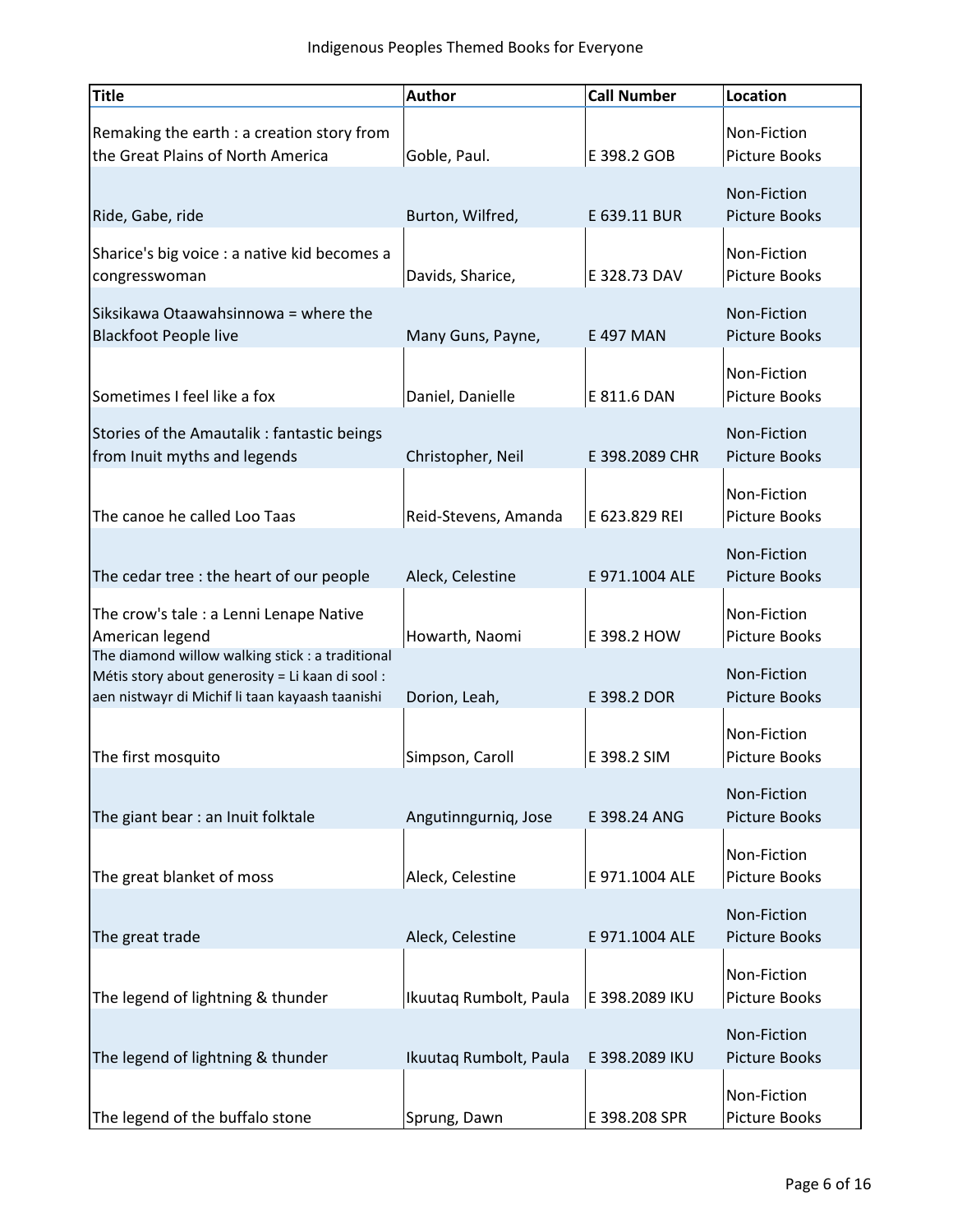| <b>Title</b>                                                                                                           | <b>Author</b>             | <b>Call Number</b> | Location                            |
|------------------------------------------------------------------------------------------------------------------------|---------------------------|--------------------|-------------------------------------|
| The legend of the fog                                                                                                  | Mikkigak, Qaunak          | E 398.2 MIK        | Non-Fiction<br><b>Picture Books</b> |
| The medicine wheel: stories of a hoop<br>dancer                                                                        | Anderson, Teddy           | E 299.7 AND        | Non-Fiction<br><b>Picture Books</b> |
| The moccasins                                                                                                          | Einarson, Earl            | E 818.609 EIN      | Non-Fiction<br><b>Picture Books</b> |
| The mud pony : a traditional Skidi Pawnee<br>tale                                                                      | Cohen, Caron Lee          | E 398.2 COH        | Non-Fiction<br>Picture Books        |
| The polar bear son : an Inuit tale                                                                                     | Dabcovich, Lydia          | E 398.245 DAB      | Non-Fiction<br><b>Picture Books</b> |
| The raven and the loon                                                                                                 | Qitsualik-Tinsley, Rachel | E 398.208 QIT      | Non-Fiction<br><b>Picture Books</b> |
| The secret of your name : proud to be Metis =<br>Kiimooch ka shinikashooyen : aen<br>kishchitaymook aen li michef iwik | Bouchard, David           | E 819.16 BOU       | Non-Fiction<br><b>Picture Books</b> |
| The story of the Jumping Mouse : a Native<br>American legend                                                           | Steptoe, John             | E 398.2 STE        | Non-Fiction<br>Picture Books        |
| The sun and the moon                                                                                                   | Aleck, Celestine          | E 971.1004 ALE     | Non-Fiction<br><b>Picture Books</b> |
| This is what I've been told = mii yi gaa-bi-<br>wiindmaagooyaan                                                        | Armstrong, Juliana.       | E 497.33 ARM       | Non-Fiction<br>Picture Books        |
| <b>Tlingit Nation</b>                                                                                                  | Geddes, Carol,            | E 305.897 GED      | Non-Fiction<br><b>Picture Books</b> |
| Two Métis vests                                                                                                        | Dorion, Leah              | E 971.00497 DOR    | Non-Fiction<br><b>Picture Books</b> |
| Uliaq's amazing animals : caribou                                                                                      | Christopher, Danny,       | E 599.658 CHR      | Non-Fiction<br><b>Picture Books</b> |
| Watâga Wîyâ : A's, Â's & B's ze yuthpe ikyabich<br>= Grizzly Bear Woman teaches the A's, Â's & B's                     | Fox, Trent                | E 497 FOX          | Non-Fiction<br><b>Picture Books</b> |
| Ways to carry a Métis baby                                                                                             | Dorion, Leah              | E 971.00497 DOR    | Non-Fiction<br><b>Picture Books</b> |
| We are grateful: otsaliheliga                                                                                          | Sorell, Traci             | E 975.004 SOR      | Non-Fiction<br><b>Picture Books</b> |
| What we like to do                                                                                                     | Ittusardjuat, Monica,     | E 305.897 ITT      | Non-Fiction<br>Picture Books        |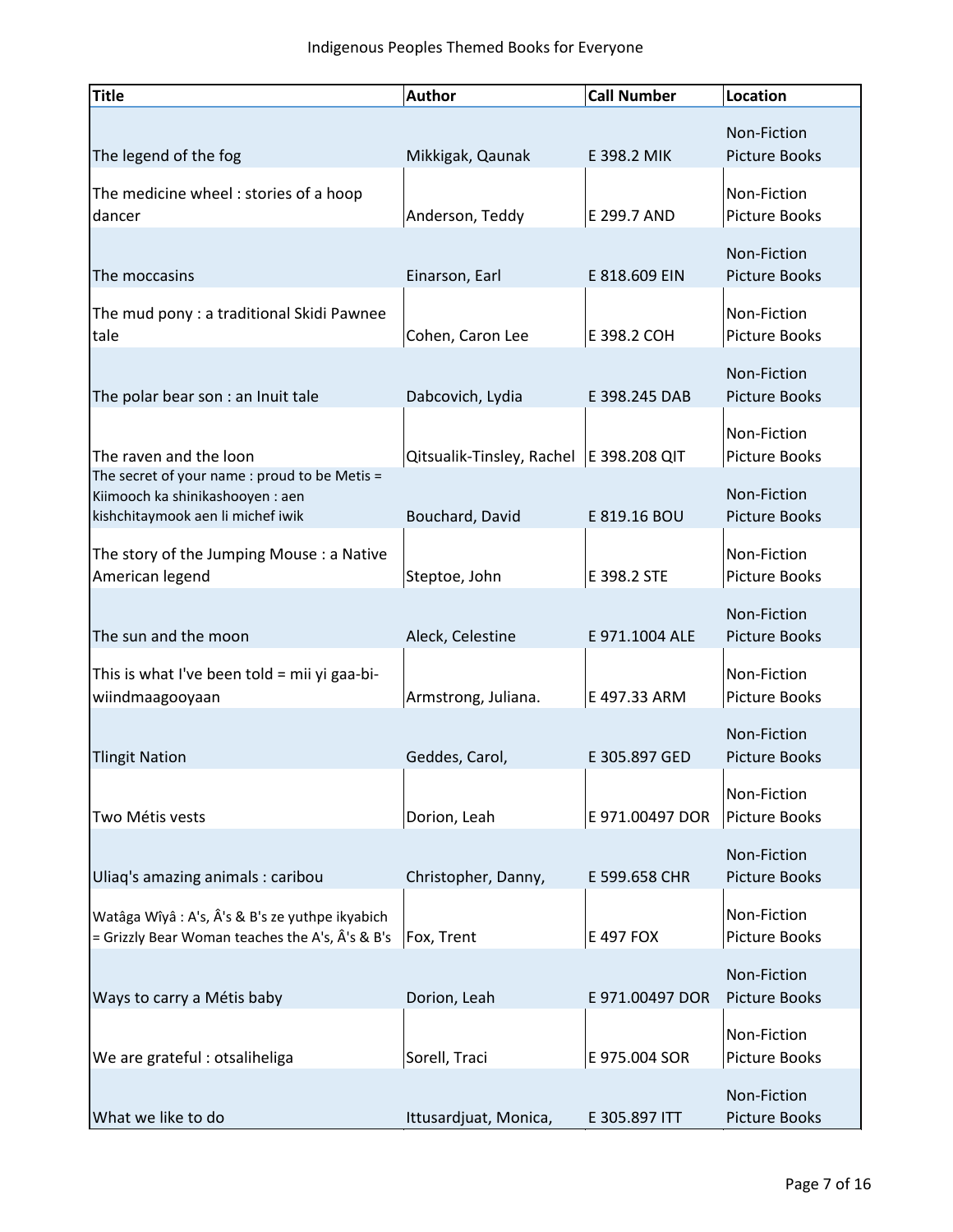| <b>Title</b>                                   | <b>Author</b>                           | <b>Call Number</b> | Location             |
|------------------------------------------------|-----------------------------------------|--------------------|----------------------|
|                                                |                                         |                    | Non-Fiction          |
| When I was eight                               | Jordan-Fenton                           | E 371.82 JOR       | <b>Picture Books</b> |
|                                                |                                         |                    | Non-Fiction          |
| When I was eight                               | Jordan-Fenton                           | E 371.82 JOR       | <b>Picture Books</b> |
| When the trees crackle with cold : a Cree      |                                         |                    | Non-Fiction          |
| calendar = Pīsimwasinahikan                    | Johnson-Laxdal, Bernice   E 529.329 JOH |                    | Picture Books        |
|                                                |                                         |                    | Non-Fiction          |
| Why ravens and wolves hunt together            | Aleck, Celestine                        | E 971.1004 ALE     | <b>Picture Books</b> |
|                                                |                                         |                    | Non-Fiction          |
| Wisahkecahk flies to the moon                  | Ahenakew, Freda                         | E 398.2 AHE        | Picture Books        |
|                                                |                                         |                    | Non-Fiction          |
| Wolf spider                                    | Christopher, Danny                      | E 595.44 CHR       | <b>Picture Books</b> |
|                                                |                                         |                    |                      |
| A man called Raven                             | Van Camp, Richard                       | E VAN              | Picture Books        |
|                                                |                                         |                    |                      |
| A walk on the tundra                           | Hainnu, Rebecca                         | E HAI              | <b>Picture Books</b> |
|                                                |                                         |                    |                      |
| Abalone woman                                  | Spathelfer, Teoni,                      | E SPA              | <b>Picture Books</b> |
|                                                | Webster, Deborah                        |                    |                      |
| Akilak's adventure                             | Kigjugalik                              | E WEB              | <b>Picture Books</b> |
| All the stars in the sky : native stories from |                                         |                    |                      |
| the heavens                                    | Taylor, C. J. (Carrie J.)               | E TAY              | Picture Books        |
|                                                |                                         |                    |                      |
| Amik Loves School: A Story of Wisdom           | Vermette, Katherena                     | E VER              | <b>Picture Books</b> |
|                                                |                                         |                    |                      |
| Arctic stories                                 | Kusugak, Michael                        | E KUS              | Picture Books        |
|                                                |                                         |                    |                      |
| Ava and the little folk                        | Christopher, Neil                       | E CHR              | <b>Picture Books</b> |
|                                                |                                         |                    |                      |
| Awâsis and the world-famous bannock            | Hunt, Dallas                            | E HUN              | <b>Picture Books</b> |
|                                                |                                         |                    |                      |
| <b>Baseball bats for Christmas</b>             | Kusugak, Michael                        | E KUS              | <b>Picture Books</b> |
|                                                |                                         |                    |                      |
| Be a good ancestor                             | Prince, Leona,                          | E PRI              | <b>Picture Books</b> |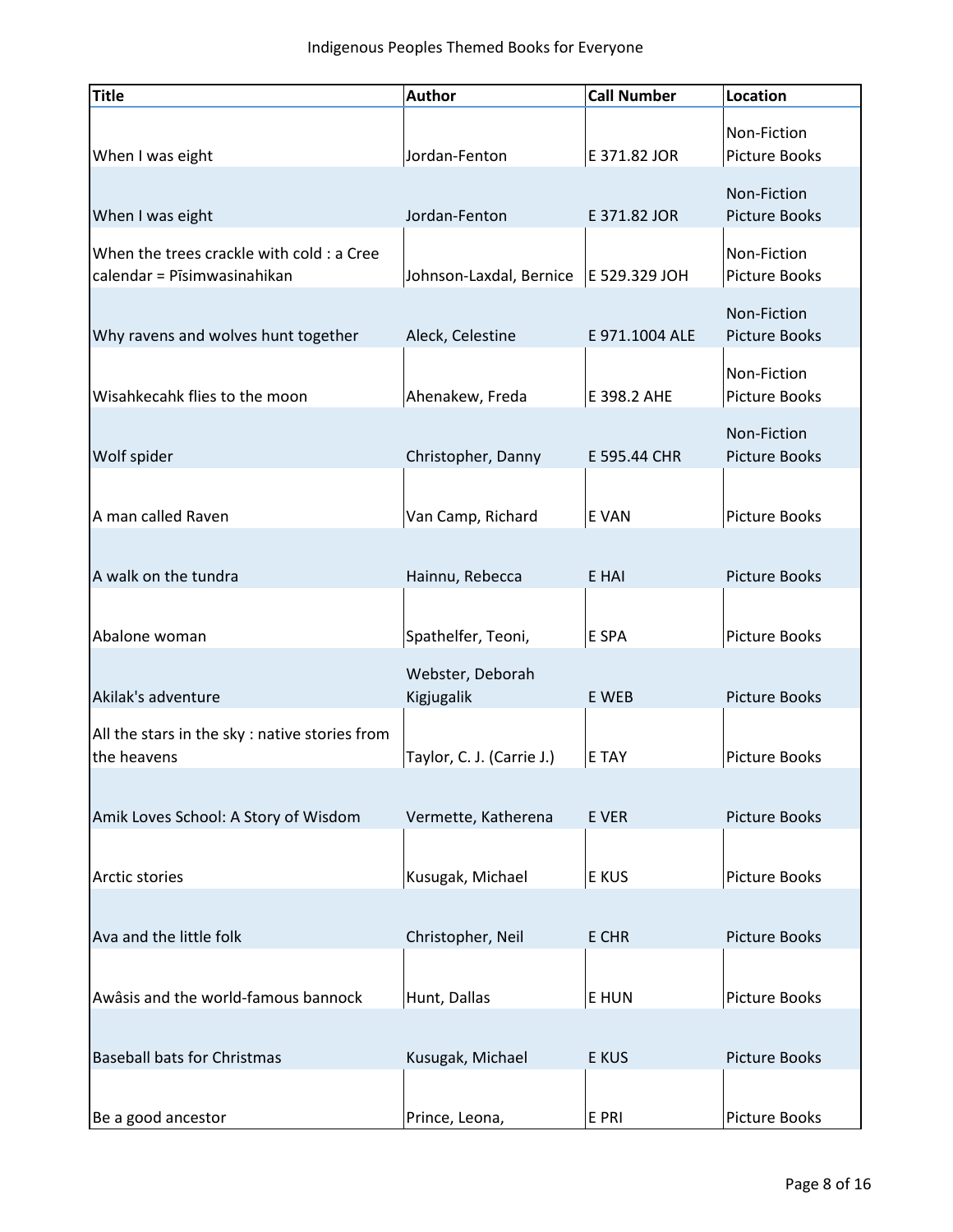| <b>Title</b>                                 | <b>Author</b>          | <b>Call Number</b> | Location             |
|----------------------------------------------|------------------------|--------------------|----------------------|
| Bear for breakfast = Makwa kidji kijebà      |                        |                    |                      |
| wìsiniyàn                                    | Munsch, Robert N       | E MUN              | <b>Picture Books</b> |
| Beneath Raven moon = B_a'naboy' la_xa        |                        |                    |                      |
| Gwa'wina 'M_akw_ala                          | Bouchard, David,       | E BOU              | Picture Books        |
|                                              |                        |                    |                      |
| Berry picking at Four Mile Bay               | Adjun, Barbara,        | E ADJ              | <b>Picture Books</b> |
|                                              |                        |                    |                      |
| Berry picking for Grandma                    | Bailey-Sirko, Jenna    | E BAI              | Picture Books        |
|                                              |                        |                    |                      |
| Beyond the northern lights                   | Blaikie, Lynn          | E BLA              | <b>Picture Books</b> |
|                                              |                        |                    |                      |
| <b>Blackflies</b>                            | Munsch, Robert N.      | E MUN              | Picture Books        |
|                                              |                        |                    |                      |
| <b>Buffalo wild!</b>                         | Havrelock, Deidre,     | E HAV              | <b>Picture Books</b> |
|                                              |                        |                    |                      |
| Dawn flight : a Lakota story                 | Locke, Kevin           | E LOC              | Picture Books        |
|                                              |                        |                    |                      |
| Eagle boy : a Pacific Northwest native tale  | Vaughan, Richard Lee   | E VAU              | <b>Picture Books</b> |
|                                              |                        |                    |                      |
| Everybody needs a rock                       | Baylor, Byrd           | E BAY              | Picture Books        |
|                                              |                        |                    |                      |
| Fall in line, Holden!                        | Vandever, Daniel W.    | E VAN              | <b>Picture Books</b> |
|                                              |                        |                    |                      |
| Fiddle dancer = Li daanseur di vyaeloon      | Patton, Anne,          | E PAT              | <b>Picture Books</b> |
|                                              |                        |                    |                      |
| First spring : an Innu tale of North America | Savard, Rémi           | E SAV              | <b>Picture Books</b> |
|                                              |                        |                    |                      |
| Fry bread : a Native American family story   | Maillard, Kevin Noble, | E MAI              | Picture Books        |
|                                              |                        |                    |                      |
| Gift Horse : a Lakota story                  | Nelson, S.D.           | E NEL              | Picture Books        |
| Goodnight world : animals of the native      |                        |                    |                      |
| northwest                                    |                        | E GOO              | <b>Picture Books</b> |
|                                              |                        |                    |                      |
| Grandma, how do I light the Qulliq?          | Joanasie, Jeanie,      | E JOA              | <b>Picture Books</b> |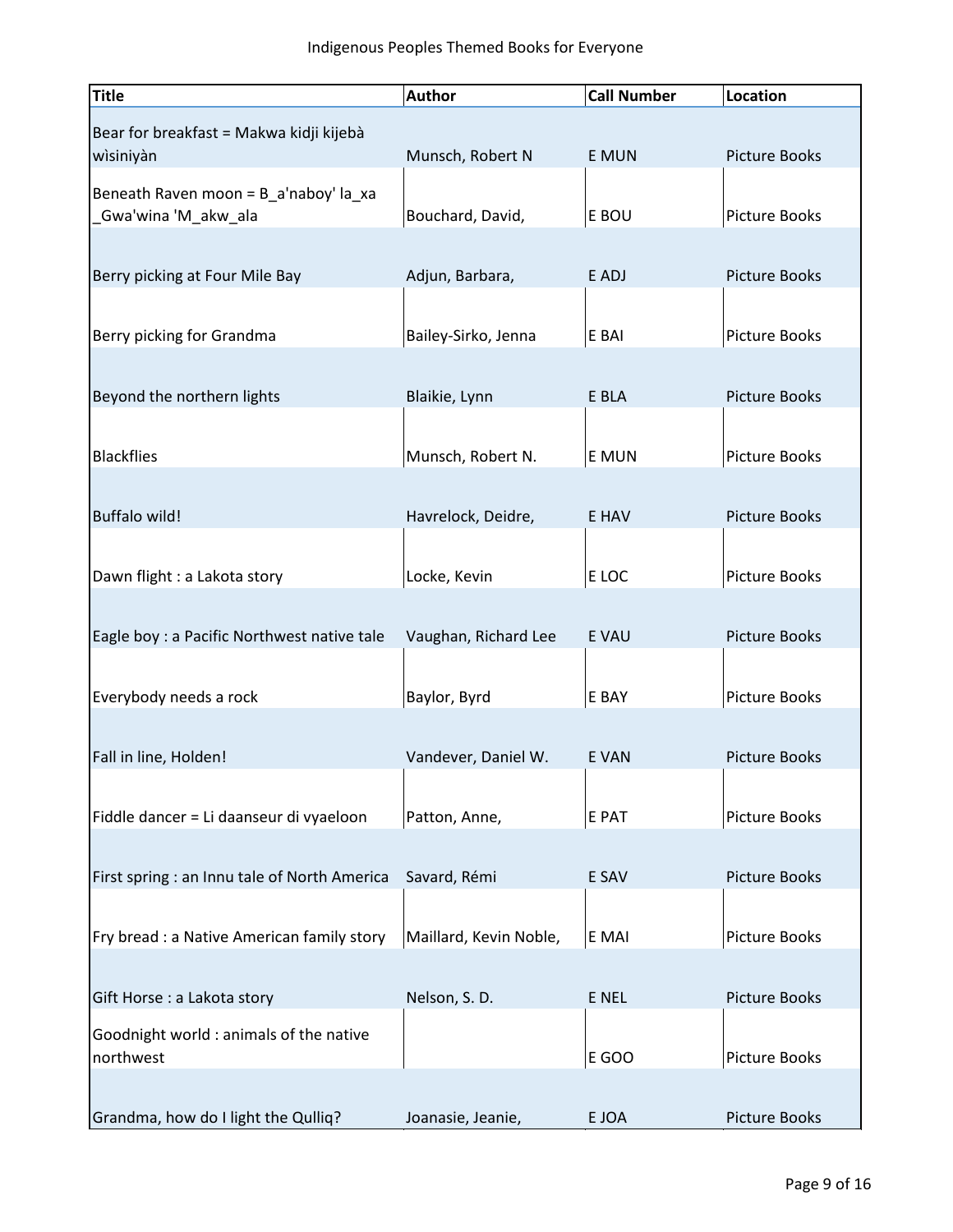| <b>Title</b>                                                  | <b>Author</b>                   | <b>Call Number</b> | Location             |
|---------------------------------------------------------------|---------------------------------|--------------------|----------------------|
|                                                               |                                 |                    |                      |
| Hide and sneak                                                | Kusugak, Michael                | E KUS              | <b>Picture Books</b> |
|                                                               |                                 |                    |                      |
| Hide and sneak                                                | Kusugak, Michael                | E KUS              | <b>Picture Books</b> |
| I can't have bannock, but the beaver has a                    |                                 |                    |                      |
| dam                                                           | Wheeler, Bernelda               | E WHE              | Picture Books        |
|                                                               |                                 |                    |                      |
| In my anaana's amautik                                        | Sammurtok, Nadia                | E SAM              | <b>Picture Books</b> |
|                                                               |                                 |                    |                      |
| Jenneli's dance                                               | Denny, Elizabeth                | E DEN              | <b>Picture Books</b> |
|                                                               |                                 |                    |                      |
| Jingle dancer                                                 | Smith, Cynthia Leitich,         | E SMI              | <b>Picture Books</b> |
|                                                               |                                 |                    |                      |
| Kamik joins the pack                                          | Baker, Darryl                   | E BAK              | Picture Books        |
|                                                               |                                 |                    |                      |
| Kamik takes the lead                                          | Baker, Darryl, author           | E BAK              | <b>Picture Books</b> |
|                                                               |                                 |                    |                      |
| Kisimi taimaippatut angirrarijarani                           | Friesen, Angnakuluk             | E FRI              | Picture Books        |
|                                                               |                                 |                    |                      |
| Kits, cubs, and calves : an Arctic summer                     | Napayok-Short, Suzie            | E NAP              | <b>Picture Books</b> |
|                                                               |                                 |                    |                      |
| Kiviuq and the mermaids                                       | McDermott, Noel                 | E MCD              | Picture Books        |
|                                                               |                                 |                    |                      |
| Kode's Quest(ion): A Story of Respect                         | Vermette, Katherena             | E VER              | <b>Picture Books</b> |
|                                                               |                                 |                    |                      |
| Kookum's red shoes                                            | Eyvindson, Peter                | E EYV              | <b>Picture Books</b> |
|                                                               |                                 |                    |                      |
| Kumak's river : a tall tale from the Far North Bania, Michael |                                 | E BAN              | <b>Picture Books</b> |
|                                                               |                                 |                    |                      |
| Lena's day                                                    | Jackson, Emily                  | E JAC              | Picture Books        |
|                                                               |                                 |                    |                      |
| Lesson for the wolf                                           | Qitsualik-Tinsley, Rachel E QIT |                    | <b>Picture Books</b> |
|                                                               |                                 |                    |                      |
| Lighting the qulliq                                           | Ittusardjuat, Monica            | E ITT              | <b>Picture Books</b> |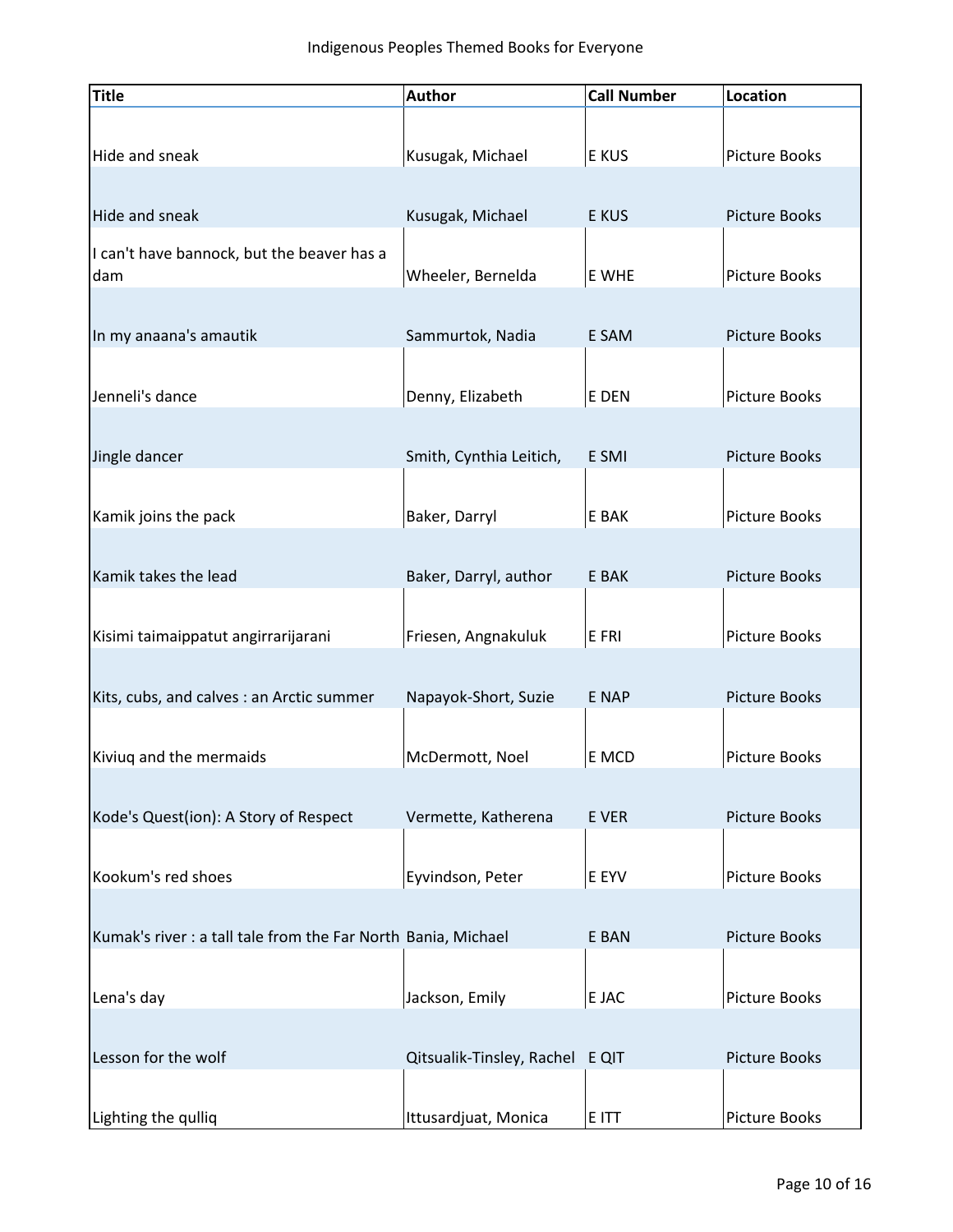| <b>Title</b>                                | <b>Author</b>           | <b>Call Number</b> | <b>Location</b>      |
|---------------------------------------------|-------------------------|--------------------|----------------------|
|                                             |                         |                    |                      |
| Lila and the crow                           | Grimard, Gabrielle      | E GRI              | <b>Picture Books</b> |
|                                             |                         |                    |                      |
| Little Metis and the Metis sash             | Delaronde, Deborah L    | E DEL              | Picture Books        |
|                                             |                         |                    |                      |
|                                             |                         |                    |                      |
| Little Wolf                                 | Spathelfer, Teoni,      | E SPA              | <b>Picture Books</b> |
|                                             |                         |                    |                      |
| Little You                                  | Van Camp, Richard       | E VAN              | Picture Books        |
|                                             |                         |                    |                      |
| Little You                                  | Van Camp, Richard       | E VAN              | <b>Picture Books</b> |
|                                             |                         |                    |                      |
| Little you = Kîya-K'apîsisisîyân            | Van Camp, Richard,      | E VAN              | Picture Books        |
|                                             | Jerry Cans (Musical     |                    |                      |
| Mamaqtuq!                                   | group)                  | E JER              | <b>Picture Books</b> |
|                                             |                         |                    |                      |
| Meennunyakaa = Blueberry patch              | Leason, Jennifer,       | E LEA              | Picture Books        |
| Mii maanda ezhi-gkendmaanh : niibing,       |                         |                    |                      |
| dgwaagig, bboong, mnookmigdbaadjigaade      |                         |                    |                      |
| maanpii mzin'igning = This is how I know: a | Luby, Brittany          | E LUB              | <b>Picture Books</b> |
|                                             |                         |                    |                      |
| Misaabe's Stories: A Story of Honesty       | Vermette, Katherena     | E VER              | Picture Books        |
|                                             |                         |                    |                      |
| Missing nimâmâ                              | Florence, Melanie       | E FLO              | <b>Picture Books</b> |
|                                             |                         |                    |                      |
| Mouse celebrates the winter solstice        | Mack, Terri             | E MAC              | <b>Picture Books</b> |
|                                             |                         |                    |                      |
| My Arctic 1,2,3                             | Kusugak, Michael        | E KUS              | <b>Picture Books</b> |
|                                             |                         |                    |                      |
| My kokum called today                       |                         |                    |                      |
|                                             | Loewen, Iris            | E LOE              | Picture Books        |
|                                             |                         |                    |                      |
| Nibi's water song                           | Tenasco, Sunshine,      | E TEN              | Picture Books        |
|                                             |                         |                    |                      |
| Nimoshom and his bus                        | Thomas, Penny           | E THO              | Picture Books        |
|                                             |                         |                    |                      |
| Niwechihaw = I help                         | Nicholson, Caitlin Dale | E NIC              | <b>Picture Books</b> |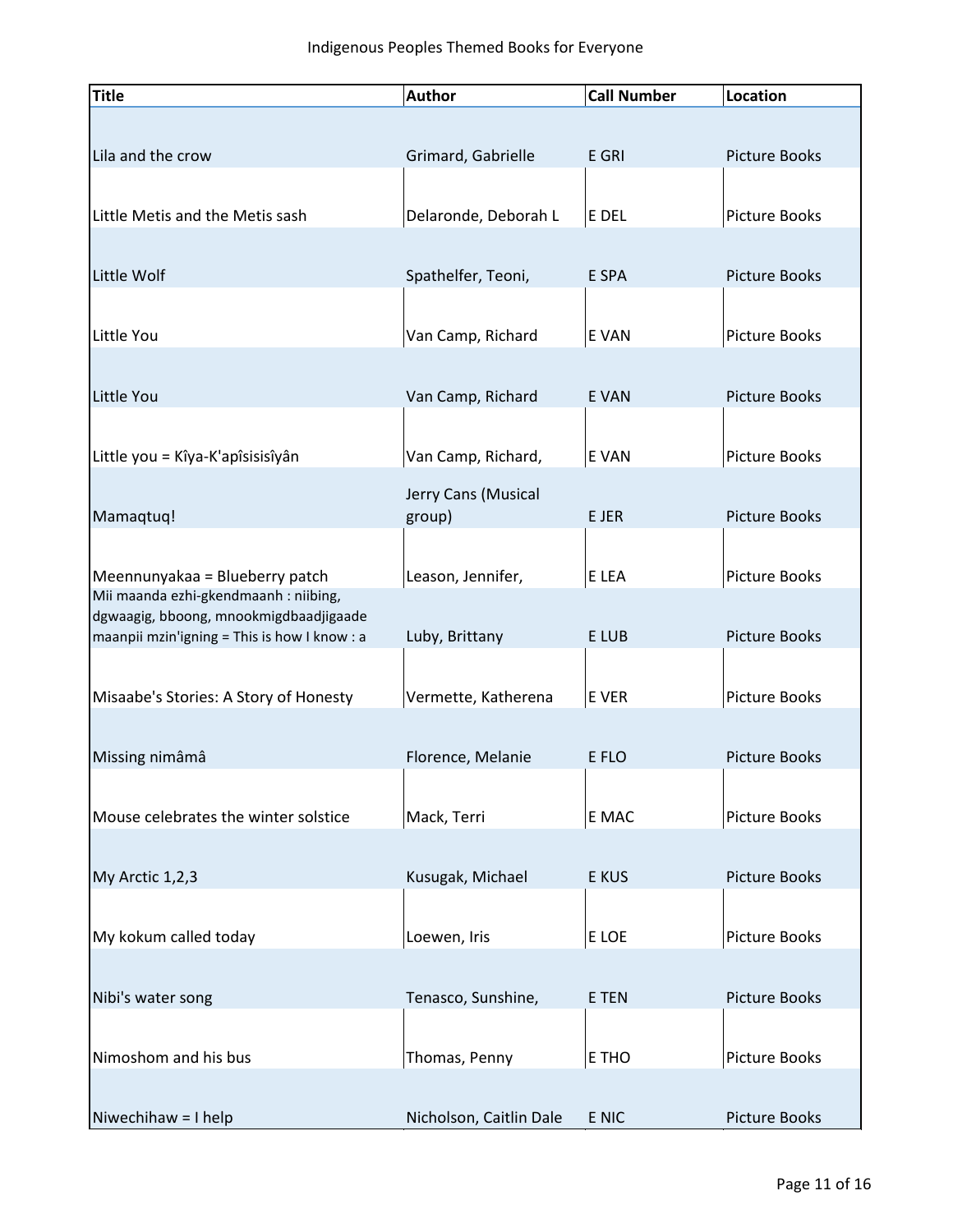| <b>Title</b>                                                      | <b>Author</b>          | <b>Call Number</b> | Location             |
|-------------------------------------------------------------------|------------------------|--------------------|----------------------|
|                                                                   |                        |                    |                      |
| Nokum is my teacher                                               | Bouchard, David        | E BOU              | <b>Picture Books</b> |
|                                                                   |                        |                    |                      |
| Northern lights : the soccer trails                               | Kusugak, Michael       | E KUS              | Picture Books        |
|                                                                   |                        |                    |                      |
| On the trapline                                                   | Robertson, David       | E ROB              | Picture Books        |
|                                                                   |                        |                    |                      |
| One small blue bead                                               | Baylor, Byrd.          | E BAY              | <b>Picture Books</b> |
|                                                                   |                        |                    |                      |
| One ulu, two kamiik                                               | Kyak-Monteith, Megan   | E KYA              | <b>Picture Books</b> |
|                                                                   |                        |                    |                      |
| Palluq & Qiliqti help their anaanatsiaq                           | Palluq-Cloutier, Jeela | E PAL              | <b>Picture Books</b> |
| Piqsirjuaqtuq / The big bilzzard / written by                     |                        |                    |                      |
| Julia Ogina and Emily Jackson; illustrated<br>by Amanda Sandland. |                        |                    |                      |
|                                                                   | Ogina, Julia, author.  | E OGI              | Picture Books        |
|                                                                   |                        |                    |                      |
| Remembering the sun's return                                      | MacDonald, Carolyn,    | E MAC              | <b>Picture Books</b> |
| Road allowance kitten = Li pchi minoosh di                        |                        |                    |                      |
| shmayn'd liing                                                    | Burton, Wilfred,       | E BUR              | Picture Books        |
|                                                                   |                        |                    |                      |
| Roogaroo Mickey                                                   | Burton, Wilfred        | E BUR              | <b>Picture Books</b> |
|                                                                   |                        |                    |                      |
| Secret of the dance                                               | Spalding, Andrea       | E SPA              | Picture Books        |
|                                                                   |                        |                    |                      |
| Shin-chi's canoe                                                  | Campbell, Nicola I.    | E CAM              | <b>Picture Books</b> |
|                                                                   |                        |                    |                      |
| Shin-chi's canoe                                                  | Campbell, Nicola I.    | E CAM              | <b>Picture Books</b> |
|                                                                   |                        |                    |                      |
| Shi-shi-etko                                                      | Campbell, Nicola I.    | E CAM              | <b>Picture Books</b> |
|                                                                   |                        |                    |                      |
| Showing you care                                                  | Johnston, Aviaq        | E JOH              | Picture Books        |
|                                                                   |                        |                    |                      |
| Sierra and Blue                                                   | Yawney, Deborah        | E YAW              | <b>Picture Books</b> |
|                                                                   |                        |                    |                      |
| Sierra and Blue : go to town                                      | Yawney, Deborah        | E YAW              | Picture Books        |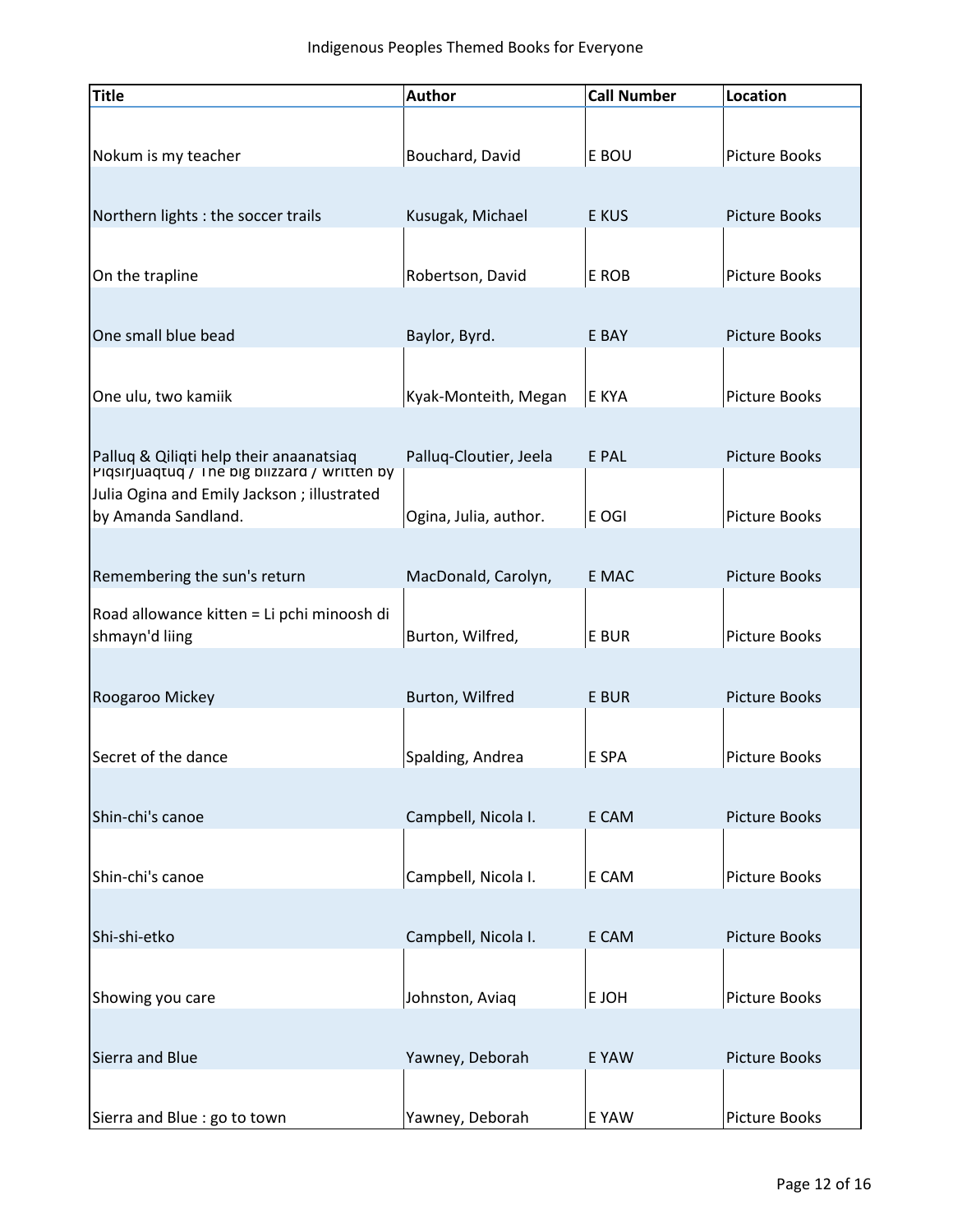| <b>Title</b>                              | <b>Author</b>         | <b>Call Number</b> | Location             |
|-------------------------------------------|-----------------------|--------------------|----------------------|
|                                           |                       |                    |                      |
| Sierra and Blue go to visit their cousins | Yawney, Deborah       | E YAW              | <b>Picture Books</b> |
|                                           |                       |                    |                      |
| Singing Sisters: A Story of Humility      | Vermette, Katherena   | E VER              | Picture Books        |
|                                           |                       |                    |                      |
| Siuluk : the last Tuniq                   | Sammurtok, Nadia      | E SAM              | <b>Picture Books</b> |
| Spirit Bear and children make history :   |                       |                    |                      |
| based on a true story                     | Blackstock, Cindy     | E BLA              | Picture Books        |
|                                           |                       |                    |                      |
| Spirit trackers                           | Waboose, Jan Bourdeau | E WAB              | <b>Picture Books</b> |
|                                           |                       |                    |                      |
| Stolen words                              | Florence, Melanie     | E FLO              | Picture Books        |
|                                           |                       |                    |                      |
| Sus yoo = The bear's medicine             | Gauthier, Clayton     | E GAU              | <b>Picture Books</b> |
|                                           |                       |                    |                      |
| Sweetest Kulu                             | Kalluk, Celina        | E KAL              | Picture Books        |
|                                           |                       |                    |                      |
| Thanks to the animals                     | Sockabasin, Allen J.  | E SOC              | Picture Books        |
| The blizzard                              | Main, Heather         | E MAI              | <b>Picture Books</b> |
|                                           |                       |                    |                      |
| The blue roses                            | Boyden, Linda         | E BOY              | <b>Picture Books</b> |
|                                           |                       |                    |                      |
| The boy who walked backwards              | Sures, Ben,           | E SUR              | Picture Books        |
|                                           |                       |                    |                      |
| The caterpillar woman                     | Sammurtok, Nadia      | E SAM              | <b>Picture Books</b> |
|                                           |                       |                    |                      |
| The first beaver                          | Simpson, Caroll       | E SIM              | Picture Books        |
|                                           |                       |                    |                      |
| The First Day: A Story of Courage         | Vermette, Katherena   | E VER              | Picture Books        |
|                                           |                       |                    |                      |
| The fox wife                              | Deer, Beatrice        | E DEE              | Picture Books        |
|                                           |                       |                    |                      |
| The gift of the Inuksuk                   | Ulmer, Michael        | E ULM              | Picture Books        |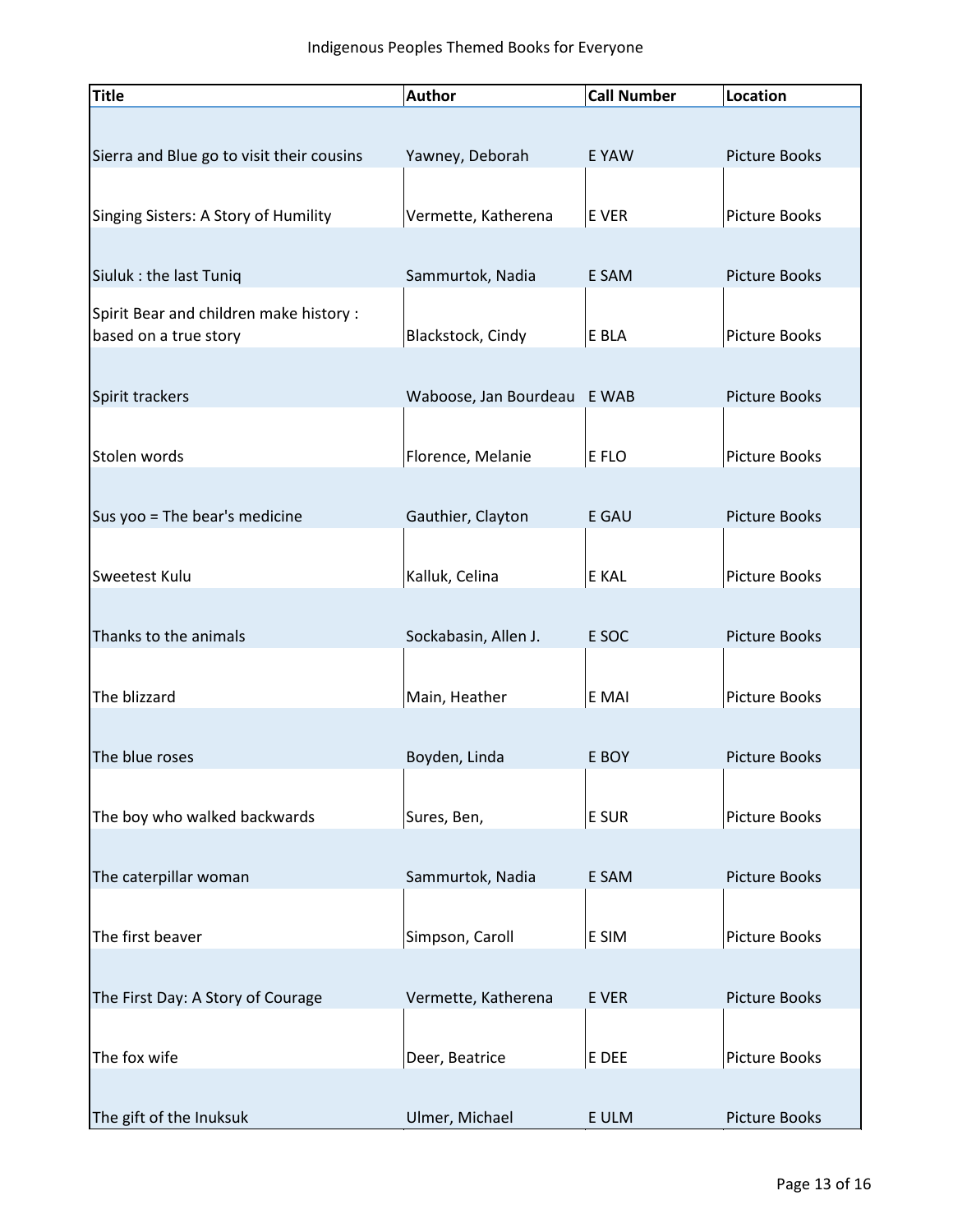| <b>Title</b>                         | <b>Author</b>       | <b>Call Number</b> | Location             |
|--------------------------------------|---------------------|--------------------|----------------------|
| The gift of the little people        | Dumas, William,     | E DUM              | Picture Books        |
| The girl who loved wild horses       | Goble, Paul         | E GOB              | Picture Books        |
| The Just Right Gift: A Story of Love | Vermette, Katherena | E VER              | Picture Books        |
| The little duck = Sikihpsis          | Cuthand, Beth       | E CUT              | <b>Picture Books</b> |
| The littlest sled dog                | Kusugak, Michael    | E KUS              | Picture Books        |
| The Lost Island                      | Johnson, E. Pauline | E JOH              | <b>Picture Books</b> |
| The mud family                       | James, Betsy.       | E JAM              | Picture Books        |
| The orphan and the polar bear        | Qaunaq, Sakiasi     | E QAU              | <b>Picture Books</b> |
| The orphan and the polar bear        | Qaunaq, Sakiasi     | E QAU              | Picture Books        |
| The pencil                           | Avingaq, Susan,     | E AVI              | <b>Picture Books</b> |
| The red sash                         | Pendziwol, Jean     | E PEN              | Picture Books        |
| The red sash                         | Pendziwol, Jean     | E PEN              | <b>Picture Books</b> |
| The salmon twins                     | Simpson, Caroll     | E SIM              | Picture Books        |
| The salmon twins                     | Simpson, Caroll     | E SIM              | Picture Books        |
| The Seasons and Someone              | Kroll, Virginia L.  | E KRO              | Picture Books        |
|                                      | Larsen-Jonasson,    |                    |                      |
| The sharing circle                   | Theresa             | E LAR              | <b>Picture Books</b> |
| The Star People : a Lakota story     | Nelson, S.D.        | E NEL              | <b>Picture Books</b> |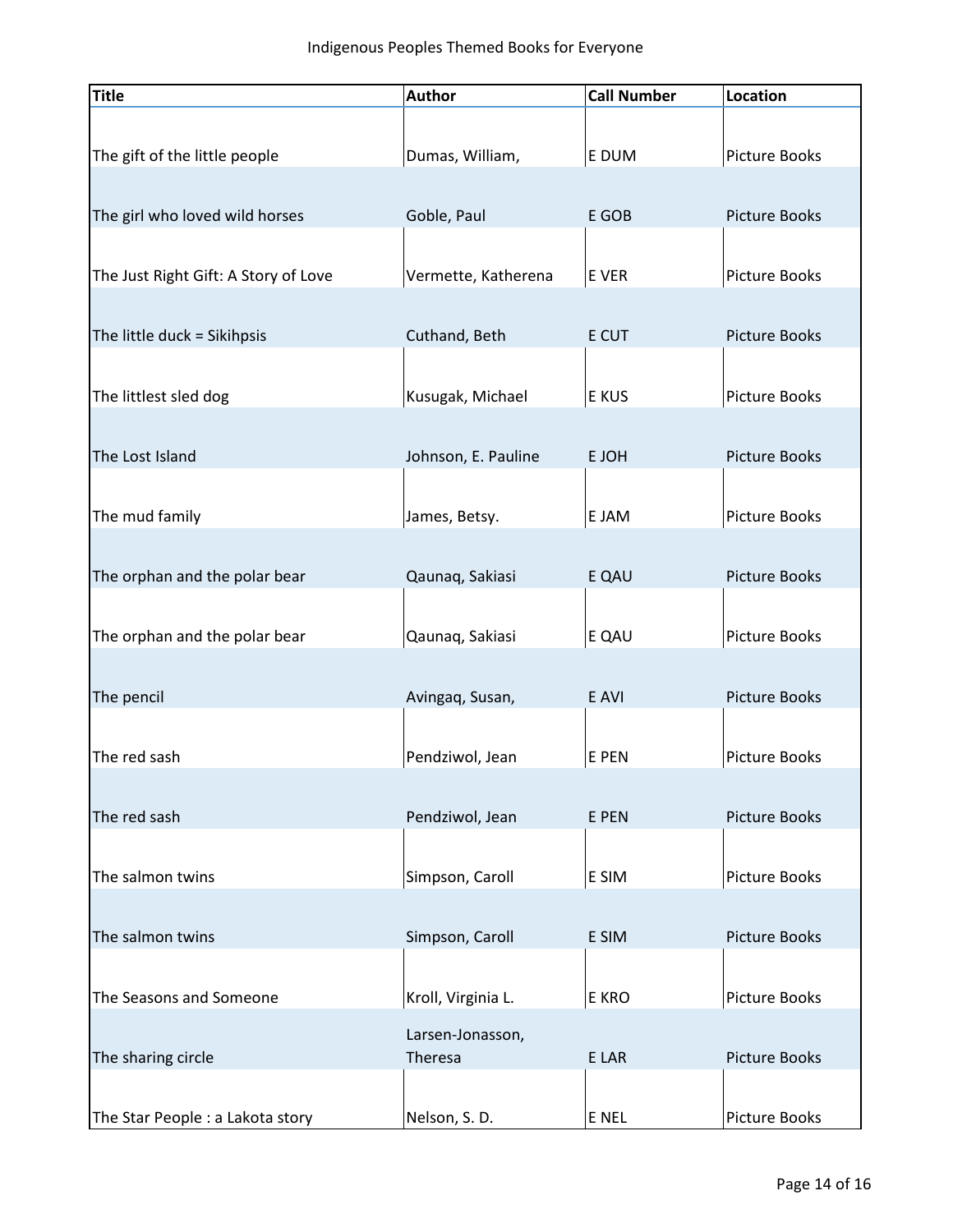| Title                                   | <b>Author</b>          | <b>Call Number</b> | Location             |
|-----------------------------------------|------------------------|--------------------|----------------------|
|                                         |                        |                    |                      |
| The thunder egg                         | Myers, Tim J.          | E MYE              | <b>Picture Books</b> |
|                                         |                        |                    |                      |
| The train                               | Callaghan, Jodie,      | $E$ CAL            | Picture Books        |
|                                         |                        |                    |                      |
| The whistling tree                      | Penn, Audrey           | E PEN              | <b>Picture Books</b> |
|                                         |                        |                    |                      |
| TJ's new friend                         | Johnston, Aviaq,       | E JOH              | Picture Books        |
|                                         |                        |                    |                      |
| Trudy's rock story                      | Spiller, Trudy         | E SPI              | <b>Picture Books</b> |
|                                         |                        |                    |                      |
| Una Huna: what is this?                 | Aglukark, Susan        | E AGL              | Picture Books        |
|                                         |                        |                    |                      |
| Very last first time                    | Andrews, Jan           | E AND              | <b>Picture Books</b> |
|                                         |                        |                    |                      |
| We all play = kimêtawânaw               | Flett, Julie,          | $E$ FLE            | Picture Books        |
|                                         |                        |                    |                      |
| We are water protectors                 | Lindstrom, Carole,     | E LIN              | <b>Picture Books</b> |
|                                         |                        |                    |                      |
| We dream medicine dreams                | Boivin, Lisa           | E BOI              | Picture Books        |
| Welcome song for baby : a lullaby for   |                        |                    |                      |
| newborns                                | Van Camp, Richard      | E VAN              | <b>Picture Books</b> |
|                                         |                        |                    |                      |
| What I have                             | Lishchenko, Lenny      | E <sub>LIS</sub>   | Picture Books        |
|                                         |                        |                    |                      |
| What is Truth, Betsy?: A Story of Truth | Vermette, Katherena    | E VER              | <b>Picture Books</b> |
|                                         |                        |                    |                      |
| What we do in our community             | Hinch, Ali             | E HIN              | Picture Books        |
|                                         |                        |                    |                      |
| What we need for our trip               | Sammurtok, Nadia       | E SAM              | <b>Picture Books</b> |
|                                         |                        |                    |                      |
| When I was eight                        | Jordan-Fenton          | E JOR              | Picture Books        |
|                                         |                        |                    |                      |
| When I was eight                        | Jordan-Fenton, Christy | E JOR              | <b>Picture Books</b> |